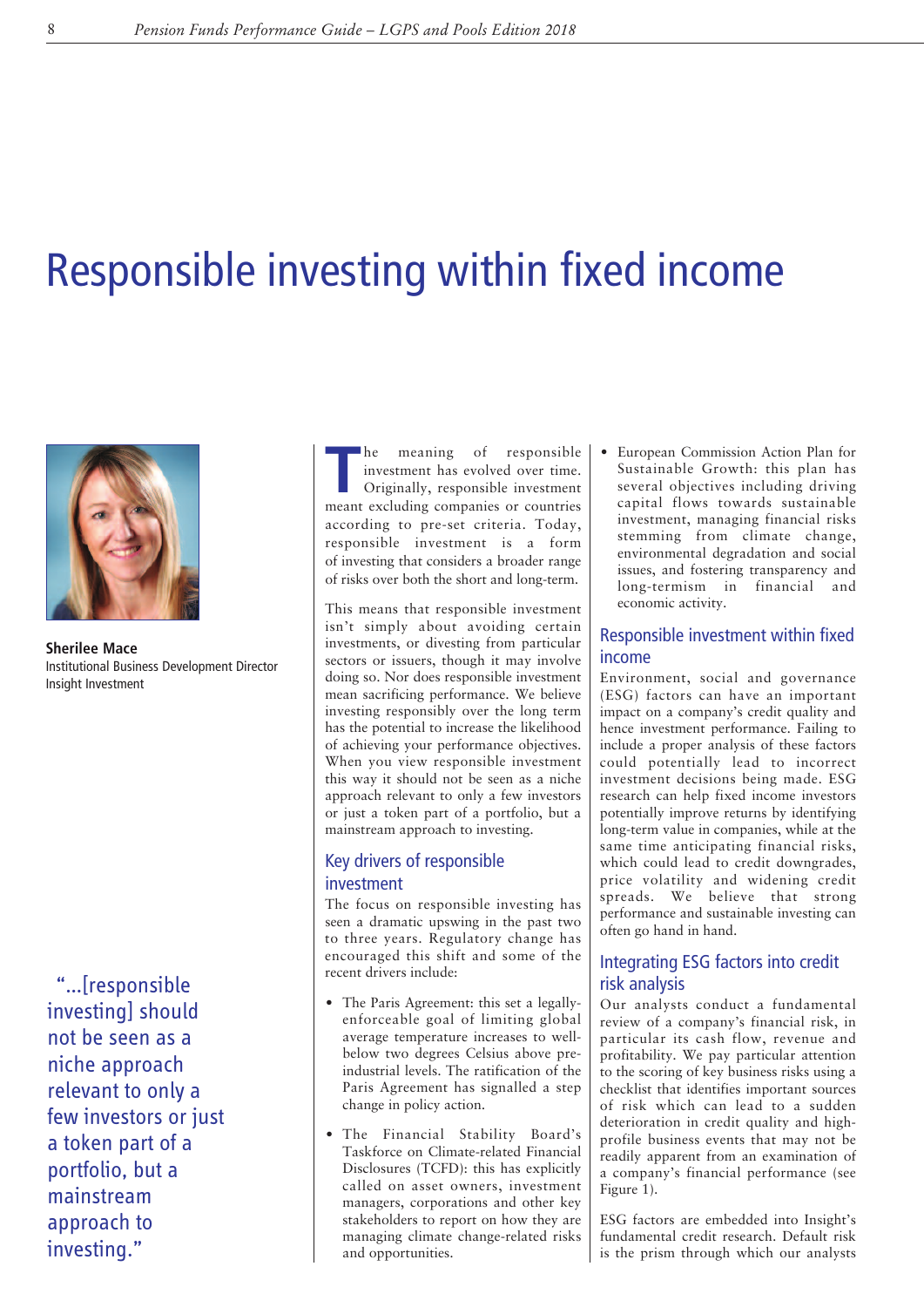# **Figure 1: Insight's risk checklist**



Source: Insight Investment

consider every issue. A full investment analysis is required to inform an investment decision, and ESG risk scores are a necessary element in assigning a credit rating that indicates the relative risk of default loss. Insight's credit analyst team is charged with determining the materiality of issues on the checklist, defined as the contribution these make to the default likelihood of a potential investment.

Governance factors important to fixed income include a company's board structure, in particular its shareholderbondholder relationships. Social factors are broad, with a number of risks including labour management, health and safety and most recently data security and privacy. Environment factors go beyond simply climate change and include water risks, biodiversity and energy diversity.

It is through the combination of ESG risk screening and financial analysis that Insight's extended credit risk appraisal process brings together an assessment of the financial risks associated with a company's performance with a clearly defined set of key business risks, including ESG considerations, as a part of the mainstream investment process.

## Insight carbon risk model

Insight has also developed a climate risk model focusing on corporate debt issuers to help better understand the risks and opportunities of climate change. Our model ranks investment grade and highyield fixed income corporate credit issuers by how they manage their climate changerelated risks and opportunities, and how are they are positioning themselves for the transition to a low-carbon economy. This model is an integral part of our investment process as it helps to inform our credit analysis as well as highlighting companies to consider for engagement.

# Engaging with companies

Engagement or active ownership can be an integral part of incorporating ESG into fixed income investing. In many ways, equity investors are ahead of fixed income investors – the ability of equity investors to vote means they bear a specific responsibility with regard to how companies operate, and they can have a direct say in matters that affect long-term performance. However, fixed income investors have become increasingly aware of the influence they can have. Companies need finance, and in that context, bondholders' engagement with issuers is important. They can play an important role in encouraging companies to better manage their ESG-related risks and opportunities.

At Insight, company engagement is an integral part of our credit process. All our analysts regularly meet with issuers to discuss a range of factors including ESG. When the strategy identifies deteriorating ESG performance in one of its holdings, our analysts will engage with the company to establish the reasons and enquire about remedial actions. Our ESG engagement activities in 2017 are shown in Figure 2.

# Adding overlays to enhance the ESG strategy

Applying an overlay to the investment process is an increasingly common method clients use to reflect their investment styles and philosophies within portfolio construction. Some of the typical overlays we apply for clients include:

• **Exclusion screens:** Using criteria provided by clients to prevent investments in certain business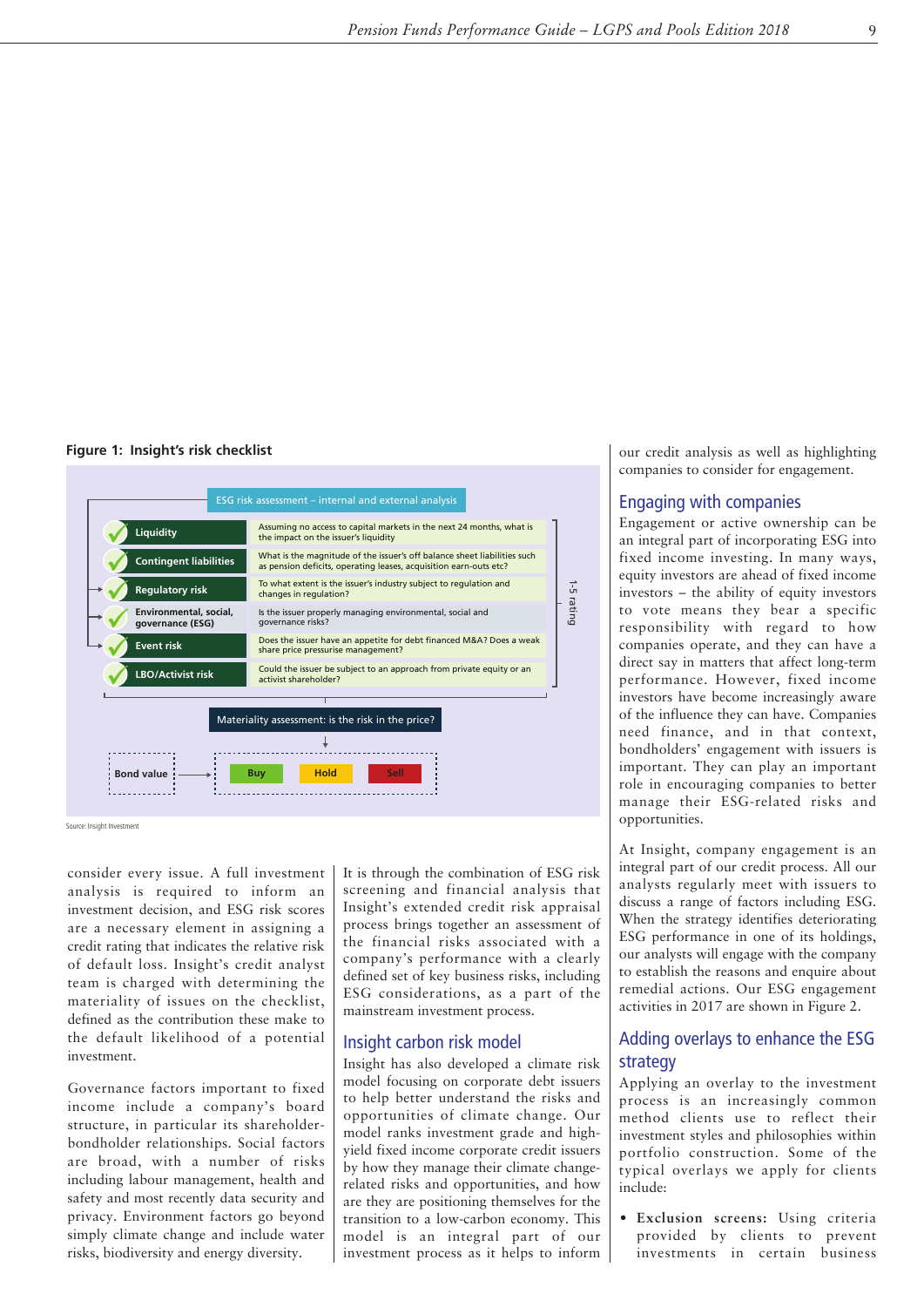

#### **Figure 2: Dialogue with issuer management in 2017**

Source: Insight Investment

activities, such as tobacco, weapons and alcohol.

- **Norms screens:** Managing (reducing or eliminating) exposure to companies with past high-profile events that suggest they do not meet globally respected standards such as the UN Global Compact and those set out by the International Labour Organisation.
- **"Best in class":** Using ESG ratings to rank companies on their ESG performance, which can be used to identify leaders and tilt portfolios away from companies with the worst ESG performance and/or the highest ESG risks, and towards companies with the best ESG performance/the lowest ESG risks.
- **Low carbon:** Identifying companies with poor carbon emissions performance or those demonstrating greater environmental risk, and using this information to reduce the carbon footprint of portfolios.
- **Positive impact:** Tilting portfolios in favour of either individual bonds or corporate issuers that have a

sustainability element. This includes green bonds and the UN Sustainable Development Goals (SDGs).

## Investing in the environment

Green bonds are another way for fixed income investors to incorporate responsible investing in their portfolios. These are ordinary fixed income instruments but with the proceeds used

for environment-focused activities, such as renewable energy, energy efficiency, green buildings and green loans.

This market has grown significantly, with over USD140 billion of new issuance recorded in 2017 and even more expected this year. Not only are corporates issuing green bonds, but there is a steady increase in sovereign issuance too, with Poland,

**Figure 3: Growth of the global green bond market**



Source:Bloomberg, as at 31 December 2017